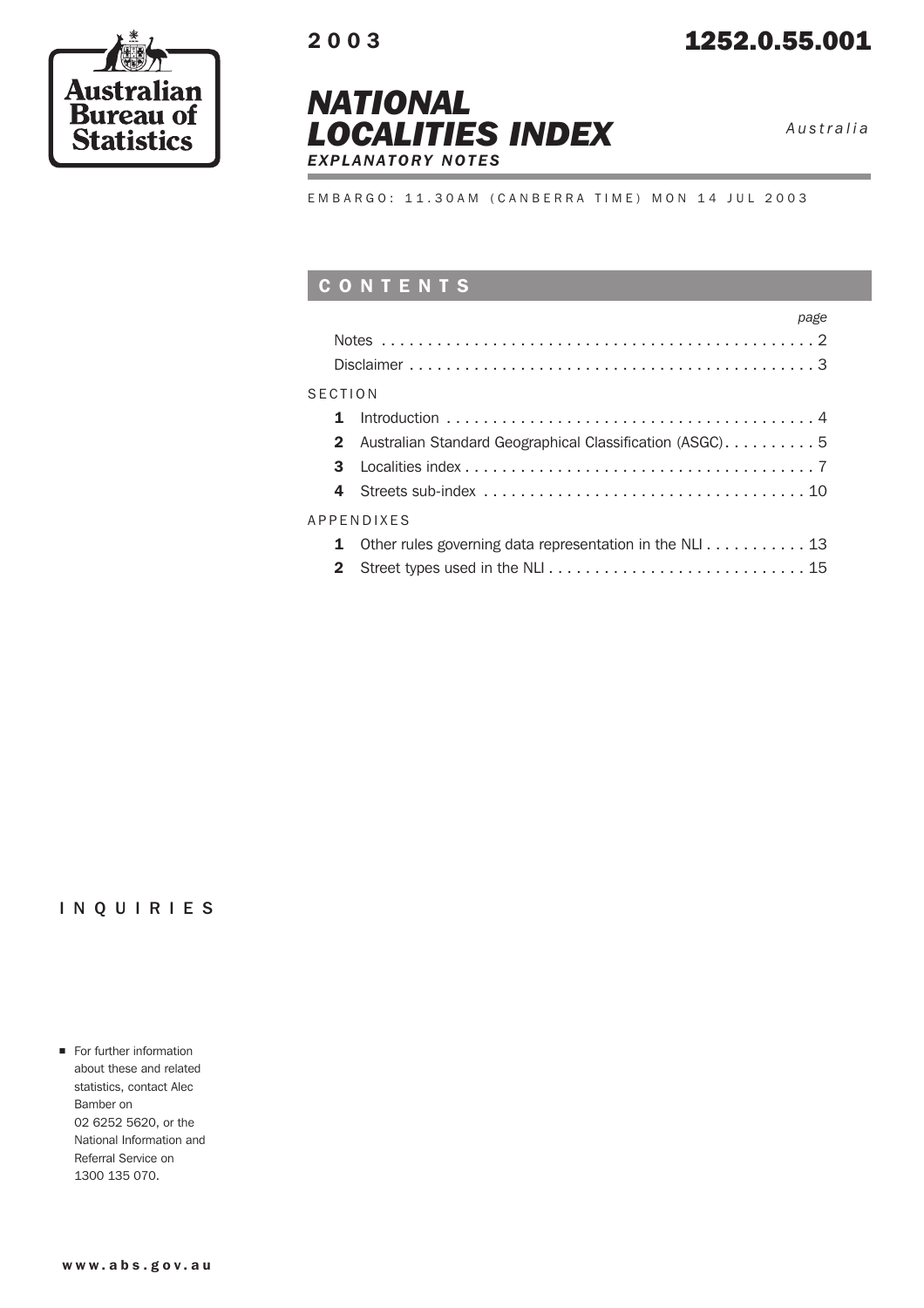|                        | <b>NOTES</b>                                                                                                                                                                                                                                                                                                                                                                                                                                                                                                                                                                                        |                                                                                                                                                                                                                                                                                                                                                              |  |  |  |  |
|------------------------|-----------------------------------------------------------------------------------------------------------------------------------------------------------------------------------------------------------------------------------------------------------------------------------------------------------------------------------------------------------------------------------------------------------------------------------------------------------------------------------------------------------------------------------------------------------------------------------------------------|--------------------------------------------------------------------------------------------------------------------------------------------------------------------------------------------------------------------------------------------------------------------------------------------------------------------------------------------------------------|--|--|--|--|
| ABOUT THIS PUBLICATION | The National Localities Index (NLI) has been developed by the Australian<br>Bureau of Statistics (ABS) to assist users assign the Main Structure codes of<br>the Australian Standard Geographical Classification (ASGC) to address based<br>data. The ASGC is the classification used by the ABS for the collection and<br>dissemination of geographic statistics and is an essential reference for users<br>to understand and interpret the geographical content of ABS statistics.<br>Coding data to the ASGC Main Structure allows data to be directly<br>compared to ABS and other information. |                                                                                                                                                                                                                                                                                                                                                              |  |  |  |  |
|                        | The NLI consists of two parts $-$ a Localities Index and a Streets Sub-Index.<br>The definition of 'Locality' is kept very broad to make the NLI as<br>comprehensive as possible. It is defined as a place where people live or<br>work — or say they live or work.                                                                                                                                                                                                                                                                                                                                 |                                                                                                                                                                                                                                                                                                                                                              |  |  |  |  |
|                        | The majority of Localities are wholly within one Statistical Local Area (SLA)<br>and address data for these Localities can be coded to the ASGC using only<br>the Localities Index. The remainder of the Localities, approximately 5%, cross<br>SLA boundaries. The NLI Streets Sub-Index contains street data for these<br>split localities — names, types and number ranges — so that addresses can<br>be coded to their respective SLA.                                                                                                                                                          |                                                                                                                                                                                                                                                                                                                                                              |  |  |  |  |
|                        |                                                                                                                                                                                                                                                                                                                                                                                                                                                                                                                                                                                                     | A new edition of the NLI is released each year to reflect any ASGC changes.<br>The ABS encourages organisations to use the ASGC and the NLI to improve<br>the comparability and usefulness of data with a geographical dimension. Any<br>suggestions for improvement to this Index may be made by email to<br><geography@abs.gov.au>.</geography@abs.gov.au> |  |  |  |  |
| ABBREVIATIONS          | <b>ABS</b><br><b>ASGC</b><br><b>NLI</b><br><b>RMB</b><br><b>SD</b><br><b>SLA</b><br><b>SSD</b><br>S/T                                                                                                                                                                                                                                                                                                                                                                                                                                                                                               | Australian Bureau of Statistics<br>Australian Standard Geographical Classification<br>National Localities Index<br>Roadside Mail Box<br><b>Statistical Division</b><br><b>Statistical Local Area</b><br><b>Statistical Subdivision</b><br>State/Territory                                                                                                    |  |  |  |  |
|                        |                                                                                                                                                                                                                                                                                                                                                                                                                                                                                                                                                                                                     |                                                                                                                                                                                                                                                                                                                                                              |  |  |  |  |

Dennis Trewin Australian Statistician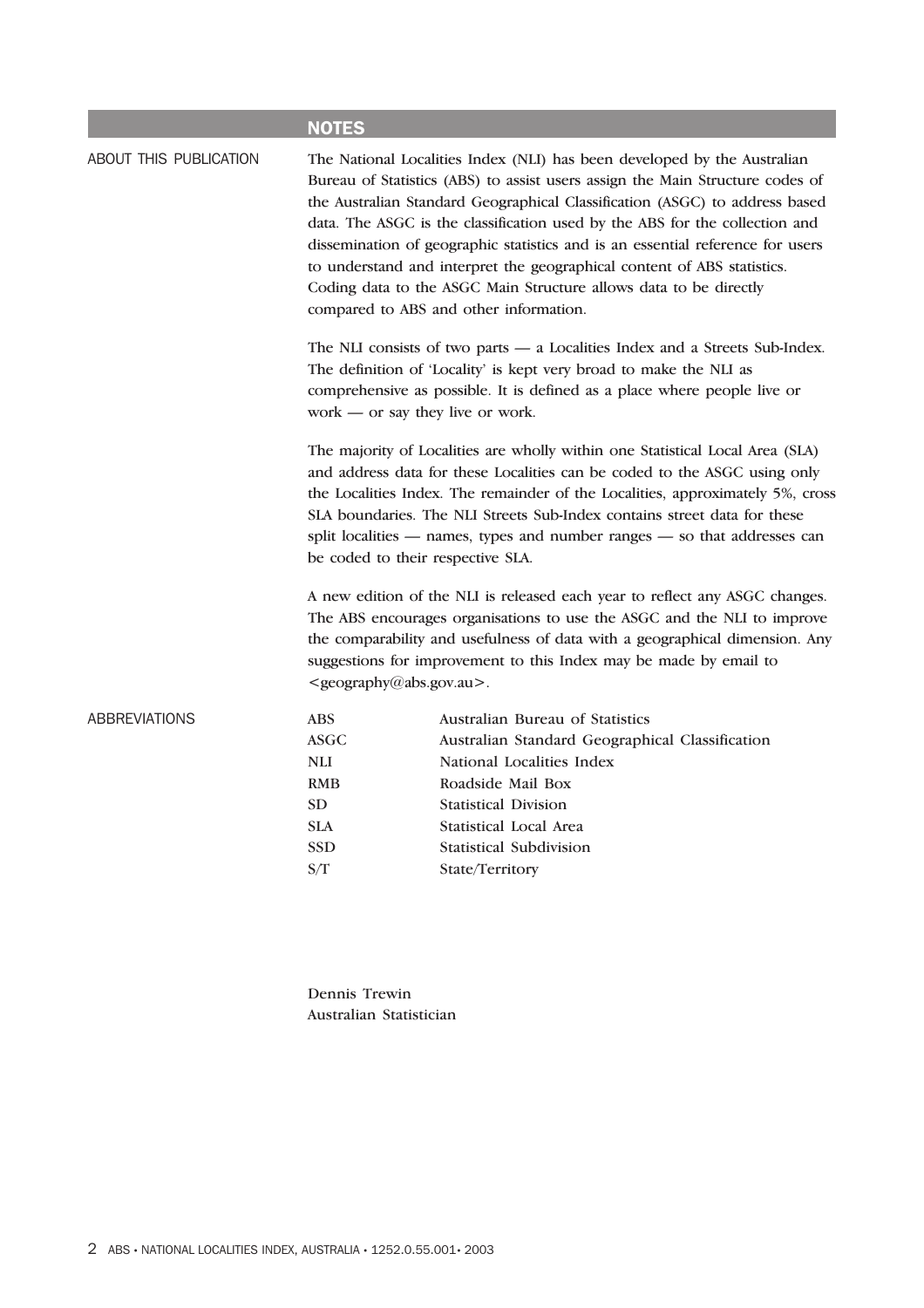## DISCLAIMER

The Australian Bureau of Statistics (ABS) does not warrant that the National Localities Index (NLI) is error free.

The NLI is intended to assign Australian Standard Geographical Classification Main Structure codes on the basis of an address containing a State, Locality, Postcode, Street Name, Street Type and Street Number. The NLI is not intended to assign codes on the basis of Lot numbers, Roadside Mail Box (RMB) numbers, Property names or PO Box addresses or in circumstances where the address information is incorrect, incomplete or ambiguous.

The street name and number data used to compile the NLI is, by its nature, incomplete. Many roads in rural and remote areas do not have an official name. Street numbers are not used in many rural and remote areas and there is no reliable source of street numbering in many towns and parts of cities. Street numbering along a street can be inconsistent or ambiguous.

Postcode boundaries change with the operational requirements of Australia Post. While the ABS regularly checks postcodes on the NLI against Australia Post postcode lists, the postcode associated with a Locality on the NLI may not be the Locality's current postcode.

While the ABS endeavours to keep the NLI as up to date as possible, very recent developments may not be included.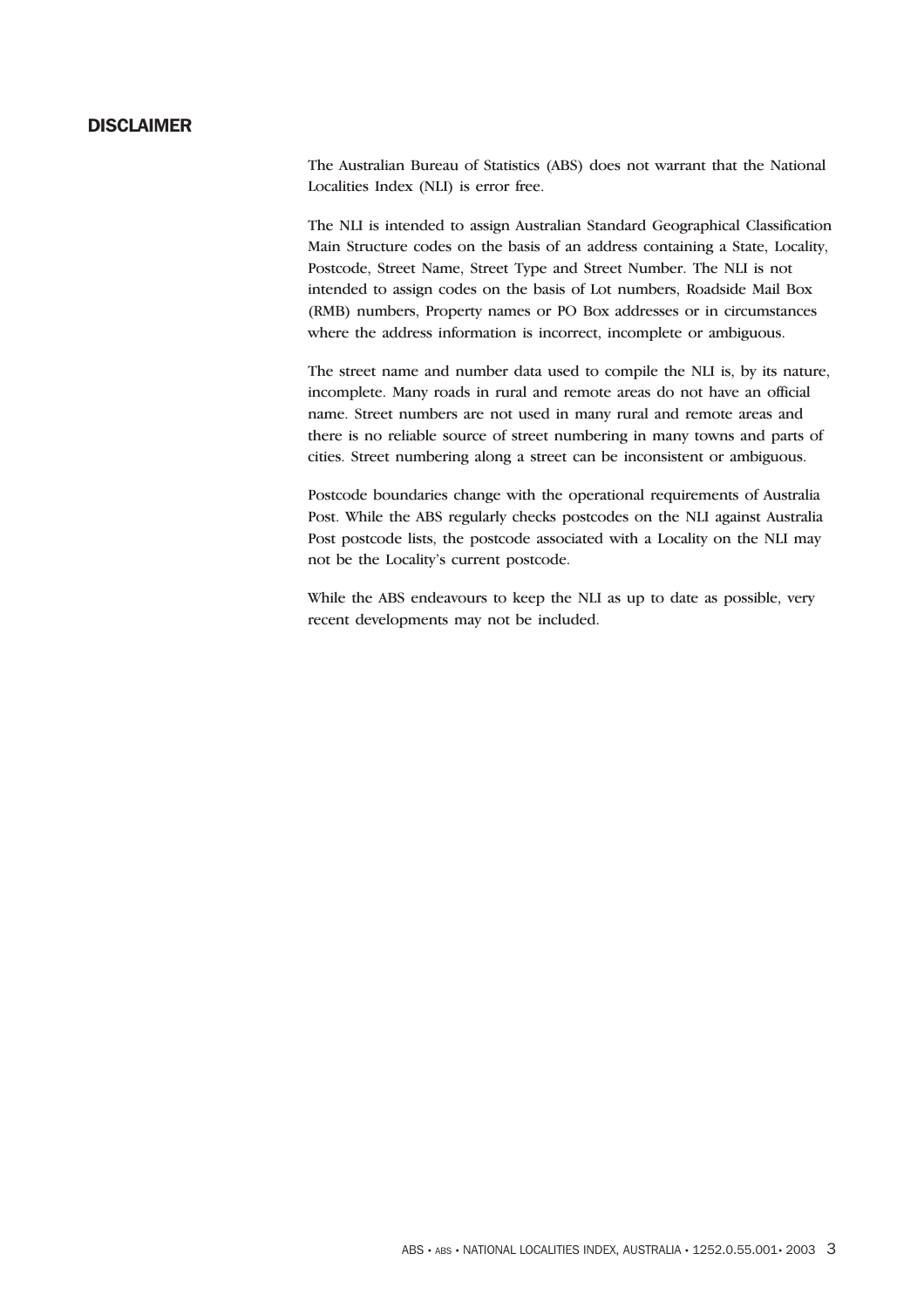## CHAPTER 1 INTRODUCTION

GEOGRAPHIC CODES FOR ADDRESSES The National Localities Index (NLI) has been developed by the Australian Bureau of Statistics (ABS) to assist users to enhance the usefulness of their address based data by assigning Australian Standard Geographical Classification (ASGC) Main Structure codes.

> The ASGC is an ABS classification which provides a hierarchy of geographic area codes used to classify a wide range of social and economic data.

The NLI also includes postcodes as these are a feature of address information. Postcodes for Localities are allocated by Australia Post. New and updated postcode information is incorporated into the Localities Index of the NLI on a regular basis.

PURPOSE OF THE NLI The NLI is used within the ABS to assign geographic codes to statistical units in several collections including Health and Vitals and the Census of Population and Housing. It is also used by many clients and government agencies to code their own address information to the geographical units of the ASGC.

> Date of effect The NLI reflects the codes and names of the ASGC edition current at its release. Each edition of the ASGC becomes effective on 1 July of the year in question.

LOCALITIES AND STREETS The NLI contains information about Localities across Australia and consists of two parts:

- a Localities Index; which is linked to
- a Streets Sub-Index see Chapters 3 and 4.

Definition of Locality In order to keep the NLI as comprehensive as possible, the definition of 'Locality' has been made very broad. A Locality is defined as the name of a place where people live or work — or say they live or work.

> A Locality may be treated as if it has wider boundaries than those which have been officially gazetted.

A Locality may exist across more than one ASGC area. In these instances, the Locality is described as being 'split'. Split Localities are linked to the Streets Sub-Index where each street and its street number range is coded to its respective ASGC code.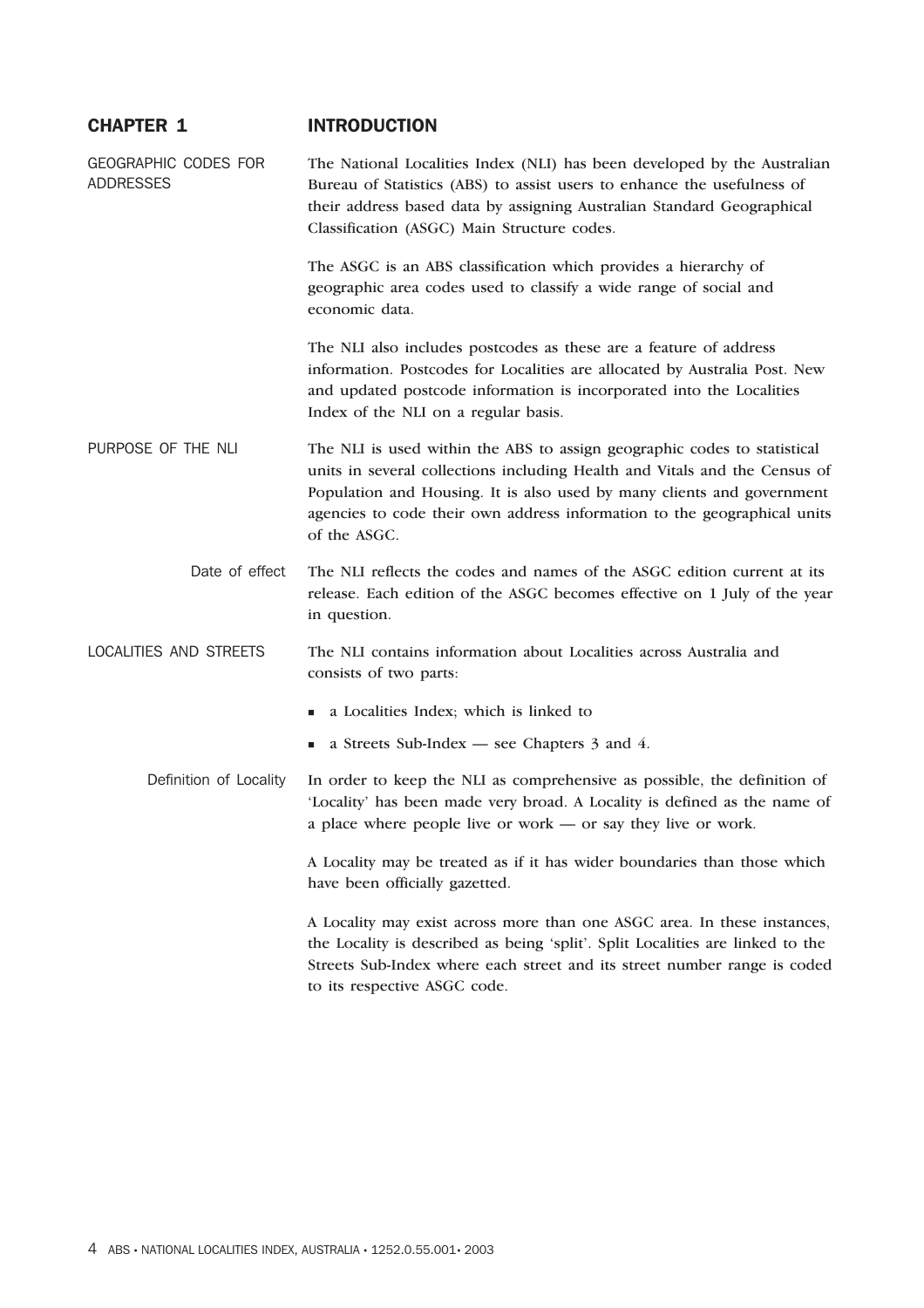## CHAPTER 2 AUSTRALIAN STANDARD GEOGRAPHICAL CLASSIFICATION (ASGC)

MAIN STRUCTURE OF THE ASGC The Main Structure of the ASGC is used to collect and disseminate a broad range of ABS social, demographic and economic statistics. These are statistics with a 'where' dimension.

> The ASGC Main Structure code to which a Locality is coded has nine digits. It comprises codes representing the top four hierarchical levels of the Main Structure.

The four hierarchical levels are:

- State/Territory  $(S/T)$
- **Statistical Division (SD)**
- **Statistical Subdivision (SSD)**
- Statistical Local Area (SLA).

In this structure, the SLAs aggregate to form SSDs which in turn aggregate to form SDs and the SDs aggregate to form S/Ts. All levels cover the whole of Australia without gaps or overlaps.

Details of the ASGC are available in the publication *Australian Standard Geographical Classification (ASGC)* (cat. no. 1216.0).

State/Territory (S/T) (1 digit code) The S/T is identified by a unique one digit code and is the first digit or component of the nine digit ASGC code. The S/T is the largest spatial unit in the Main Structure. Codes for the states and territories in Australia are as follows:

- **1 New South Wales**
- **2 Victoria**
- **3 Queensland**
- **4 South Australia**
- **5 Western Australia**
- **6 Tasmania**
- **7 Northern Territory**
- **8 Australian Capital Territory**
- **9 Other Territories**

S/Ts consist of one or more SDs and cover the whole of Australia (as defined for statistical purposes) without gaps or overlaps. They encompass the geographic areas of the Australian states, mainland territories and the external territories of Christmas Island and Cocos (Keeling) Islands. 'Other Territories' is an aggregate, for statistical purposes, of the external territories and Jervis Bay Territory.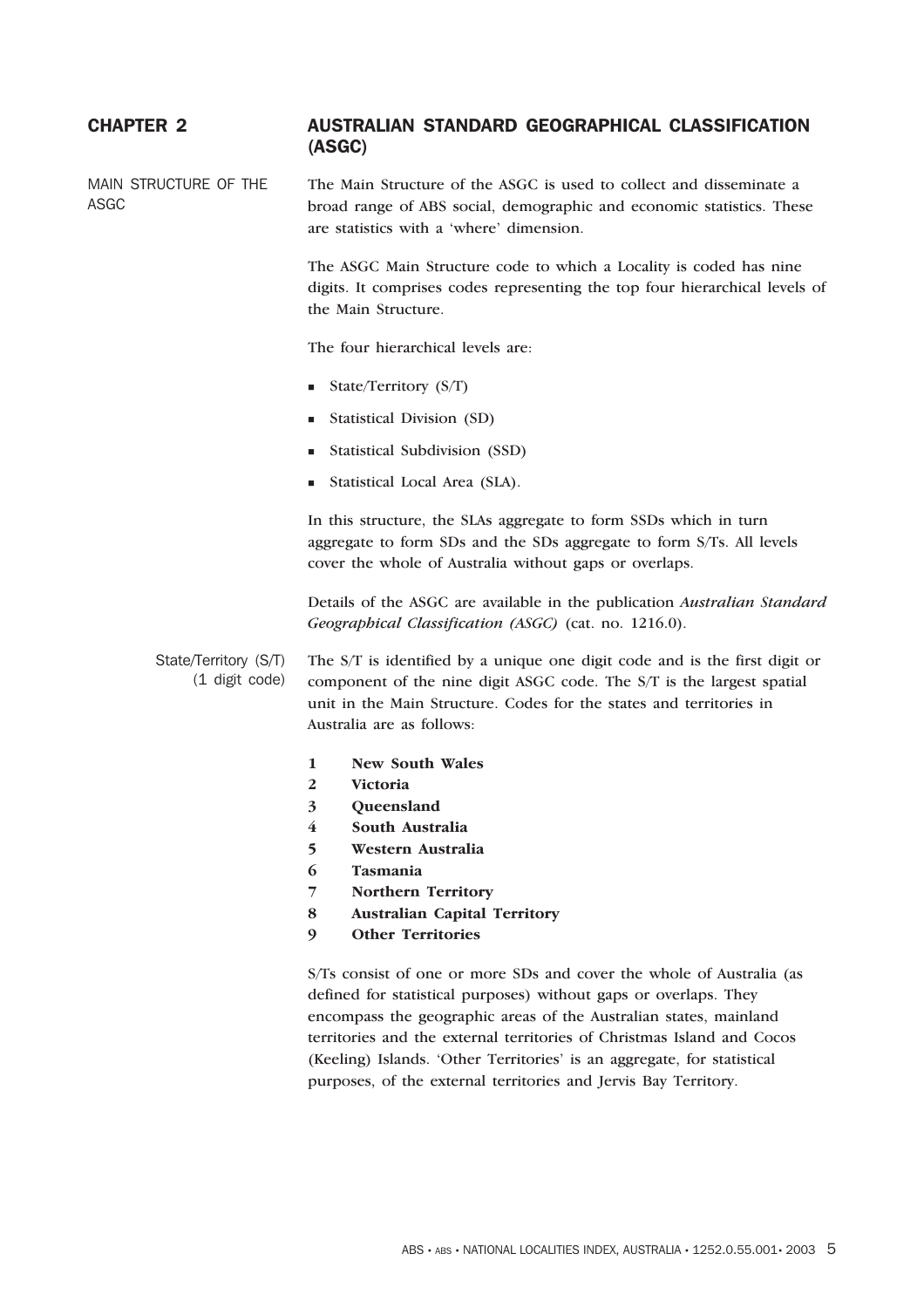|                | Statistical Division (SD) SDs are large regional type spatial units and aggregate to form S/Ts. Any |
|----------------|-----------------------------------------------------------------------------------------------------|
| (2 digit code) | one SD consists of one or more SSDs. They cover, in aggregate, the                                  |
|                | whole of Australia without gaps or overlaps. The two digit SD code must                             |
|                | be used with the relevant S/T code for unique identification                                        |
|                | Australia-wide.                                                                                     |

Statistical Subdivision (SSD) (2 digit code) SSDs are smaller regional type spatial units and aggregate to form SDs. Any one SSD consists of one or more SLAs. They cover, in aggregate, the whole of Australia without gaps or overlaps. SSD codes are unique within each SD. The two digit SSD code must be used with the relevant SD and S/T code for unique identification Australia-wide.

- Statistical Local Area (SLA) (4 digit code) The SLA is the smallest spatial unit for the compilation and publication of economic, social and demographic statistics other than those collected in population censuses. SLAs can be local government areas, or parts thereof, or any unincorporated area. They cover, in aggregate, the whole of Australia without gaps or overlaps. The four digit SLA code must be preceded by at least the S/T code for unique identification Australia-wide.
	- Example of ASGC code The ASGC code 110051720 can be broken down as follows:

| S/T | SD | <b>SSD</b> | <b>SLA</b> |                   |
|-----|----|------------|------------|-------------------|
|     |    |            |            |                   |
|     |    | 10 Hunter  |            |                   |
|     |    |            |            | 05 Newcastle      |
|     |    |            |            | 1720 Cessnock (C) |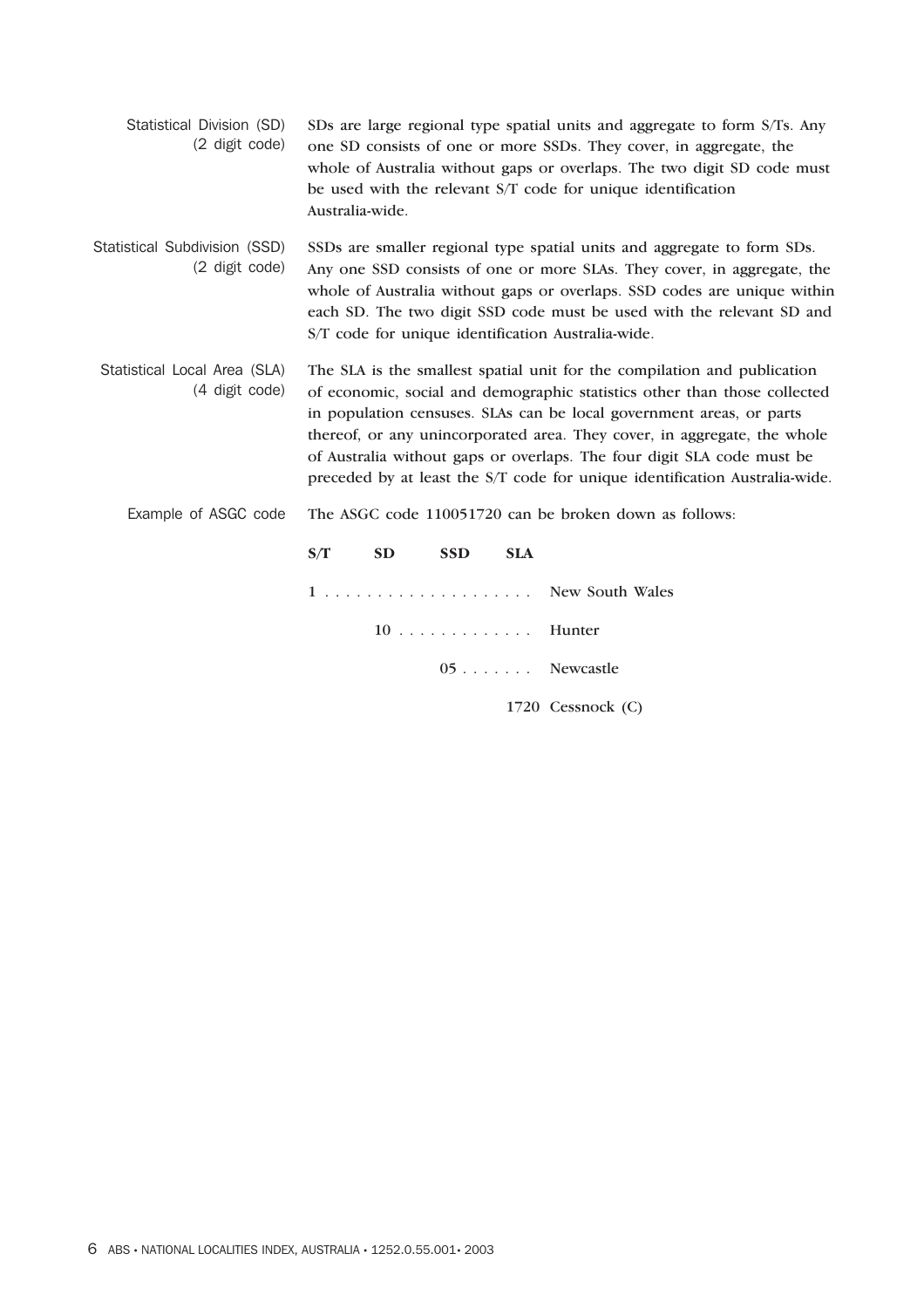## CHAPTER 3 LOCALITIES INDEX

The Localities Index is a comprehensive list of Localities across Australia together with their Australian Standard Geographical Classification (ASGC) Main Structure codes current at the time of release and postcodes.

SPLIT LOCALITIES Approximately 5% of the Localities listed lie across two or more Statistical Local Areas (SLAs) and are referred to as 'split Localities'. Split localities are those on the Localities Index which have more than one ASGC code.

Link to Streets Sub-Index Addresses in split localities can be coded to their correct SLA codes by means of the Streets Sub-Index (please see Chapter 4).

LOCALITIES INDEX FILE FORMAT The standard format for the Localities Index is a comma delimited ASCII text file with fixed length fields and a record length of 157 characters. This format is suitable for uploading to either micro or mainframe computers. The standard file format and example records are described below.

| <b>FIELD NAME*</b>                 | <b>START COLUMN</b> | <b>FIELD LENGTH</b> | <b>TYPE</b> |
|------------------------------------|---------------------|---------------------|-------------|
| Locality Name                      | $\mathbf{1}$        | 40                  | alpha       |
| Property Indicator (PI)            | 42                  | $\mathbf{1}$        | alpha       |
| Postcode 1 (PC1)                   | 44                  | 4                   | numeric     |
| Postcode 2 (PC2)                   | 49                  | 4                   | numeric     |
| S/T Code                           | 54                  | $\mathbf{1}$        | numeric     |
| ASGC Code Major SLA                | 56                  | 8                   | numeric     |
| ASGC Code 2nd SLA                  | 65                  | 8                   | numeric     |
| ASGC Code 3rd SLA                  | 74                  | 8                   | numeric     |
| ASGC Code 4th SLA                  | 83                  | 8                   | numeric     |
| ASGC Code 5th SLA                  | 92                  | 8                   | numeric     |
| ASGC Code 6th SLA                  | 101                 | 8                   | numeric     |
| ASGC Code 7th SLA                  | 110                 | 8                   | numeric     |
| ASGC Code 8th SLA                  | 119                 | 8                   | numeric     |
| Major SLA Name                     | 128                 | 30                  | alpha       |
| * Fields are separated by a comma. |                     |                     |             |

#### Example:

| Locality<br><b>Name</b> | ΡI | PC1   | PC <sub>2</sub> | S/T SLA | <b>Major</b> | 2nd SLA<br>$(\text{etc.})$ | <b>Major SLA</b><br><b>Name</b> |
|-------------------------|----|-------|-----------------|---------|--------------|----------------------------|---------------------------------|
| <b>ABINGTON</b>         |    | .4660 |                 | .3      | .15104000    |                            | JSIS(S)                         |
| ACACIA DOWNS            | .P | .4726 |                 | .3      | .35050150    |                            | .ARAMAC (S)                     |
| <b>ACACIA RIDGE</b>     |    | .4110 |                 | .3      | .05051001    | .05051552                  | ,ACACIA RIDGE                   |
| <b>ALBION</b>           |    | .4010 |                 | .3      | ,05051004    | .05051634                  | .ALBION                         |

All names on the National Localities Index are in CAPITALS. Output files are sorted by S/T and Locality Name.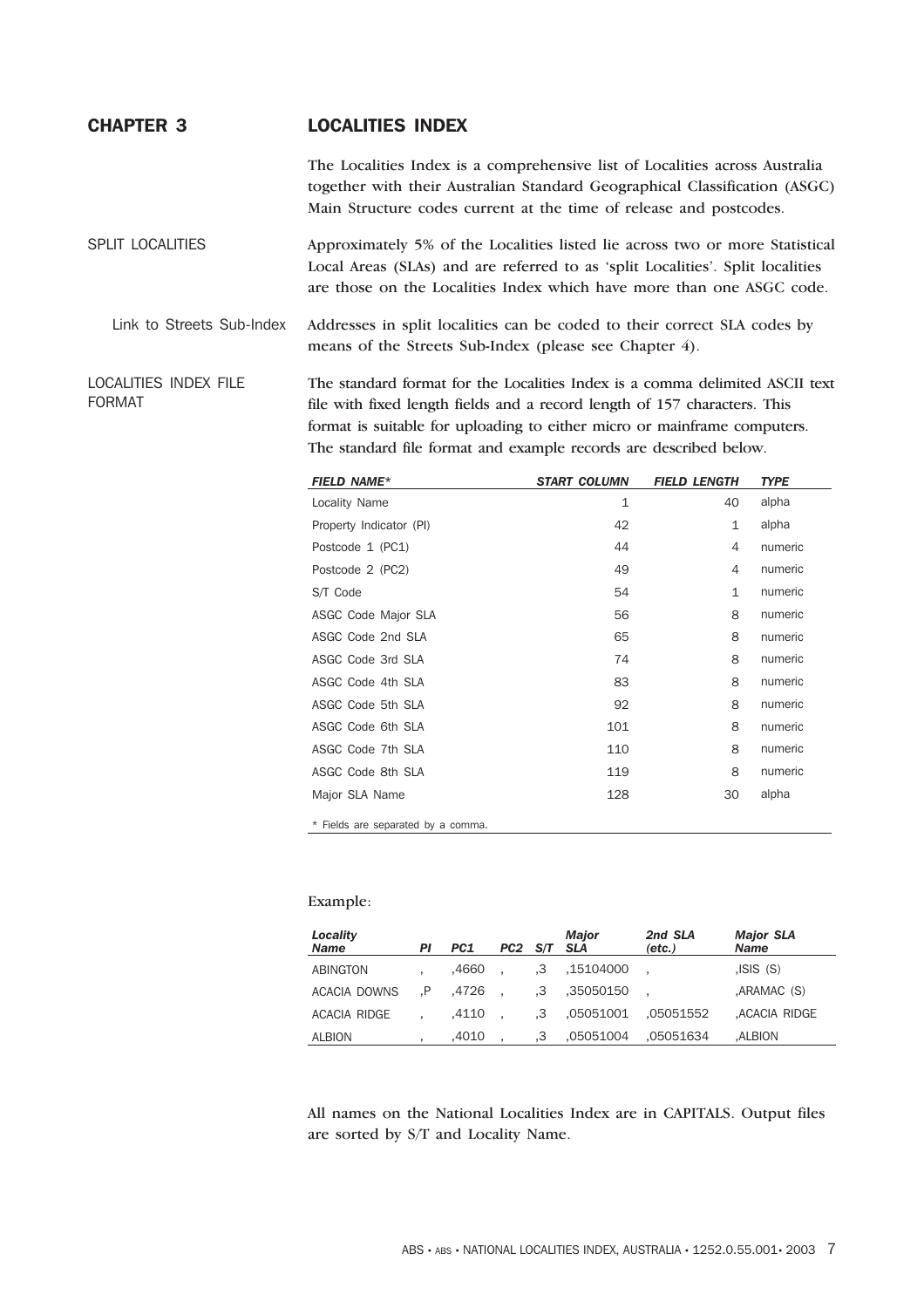FIELD NAMES AND **DEFINITIONS** The following field names and definitions describe the information contained in the Localities Index. The Localities Index is subject to other rules which govern data representation and these are explained in Appendix 1.

> Locality Name A Locality may be a city, town, suburb, neighbourhood or commonly used location name such as a large agricultural property or railway siding. Also included are some commonly used alias or unofficial Locality names. Where a Locality crosses an S/T border, the two sides of the border are recorded as two separate Localities. For example Williamsdale crosses the S/T border between New South Wales and the Australian Capital Territory and is shown on the NLI as follows:

| Locality<br>Name | PI PC1 | PC2 S/T SLA |    | Maior        | $(\text{etc.})$ | 2nd SLA Major SLA<br><b>Name</b> |
|------------------|--------|-------------|----|--------------|-----------------|----------------------------------|
| WILLIAMSDALE     | .2620  |             |    | .1 .45058651 |                 | YARROWLUMLA (A) - PT A           |
| WILLIAMSDALE     | .2620  |             | .8 | .05258189    |                 | TUGGERANONG - SSD BAL            |

Property Indicator The Property Indicator field was originally created to flag Localities that are properties  $(P)$  and/or Localities with no postal service  $(N)$ . The N flag is no longer used as all Localities are now allocated a postcode. Current indicators in this field are:

> **P = property S = railway siding (blank) = default**

Postcode 1 and Postcode 2 These fields record the Australia Post postcode(s) for the Locality. Generally Localities have only one postcode, however there are a small number of Localities where mail delivery is shared by two Post Offices. Recording the postcode in the National Localities Index helps to differentiate between Localities with the same name in the same state.

> S/T Code The S/T code indicates the state or territory in which the Locality exists. Please refer to Chapter 2, for more details on S/T.

ASGC Code Major SLA The code of the Major SLA is an eight digit code made up of the Statistical Division (SD), Statistical Subdivision (SSD) and SLA codes (each of these components is described in Chapter 2). This eight digit code should be used in conjunction with the S/T code for unique Australia-wide identification of the SLA. For non-split Localities this is the only ASGC code. For split localities the Major SLA is the SLA which contains the greatest number of streets for the Locality.

ASGC Codes 2nd to 8th SLAs These fields are used for Localities which are in more than one SLA. The codes for each of these SLAs comprise eight digits made up of the SD, SSD and SLA codes (each of these components is described in Chapter 2). If a Locality is split all appropriate codes (up to eight) are listed against the Locality.

Major SLA Name This is the SLA name for the ASGC code shown in the Major SLA field.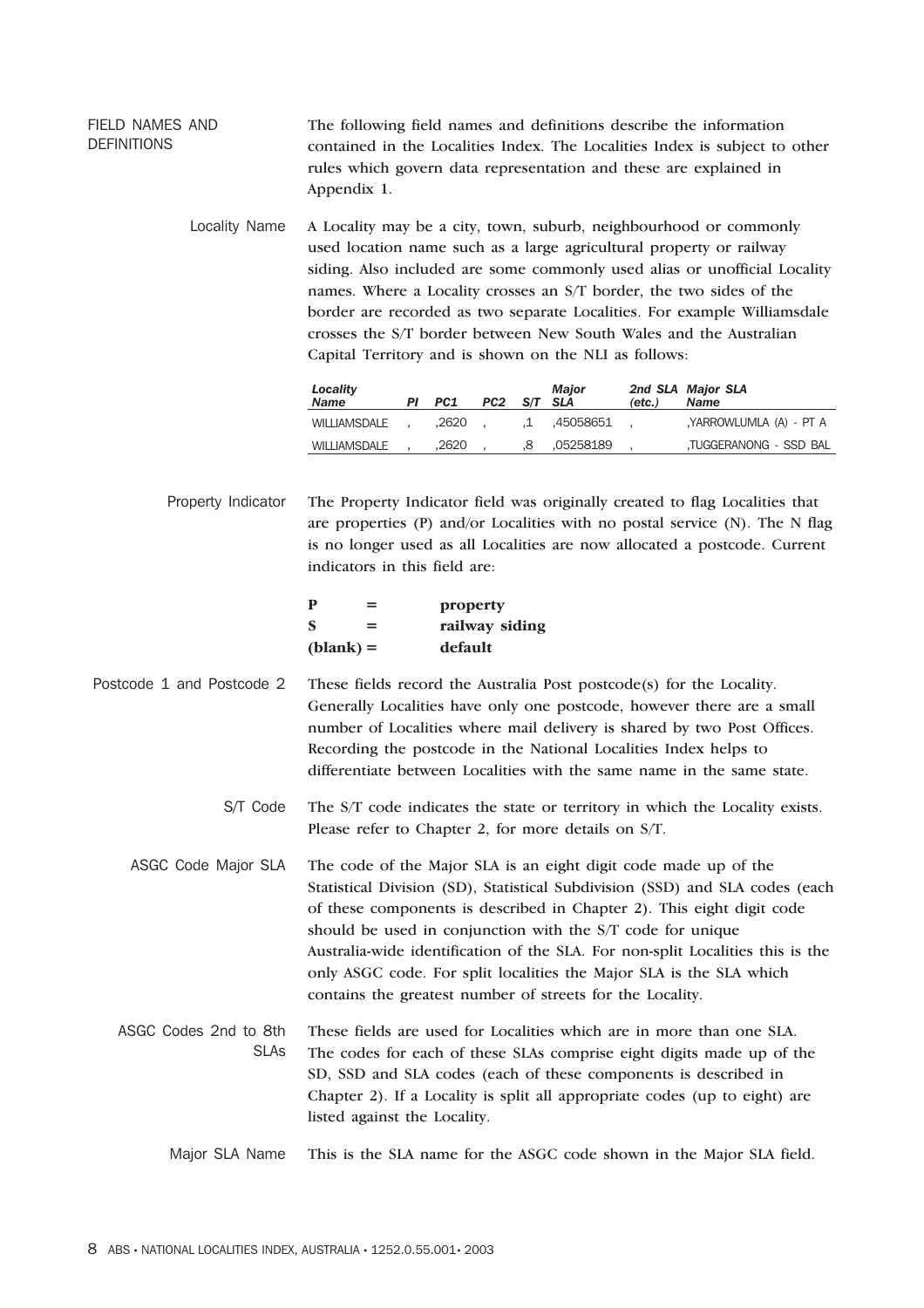CODING TO STATISTICAL LOCAL AREA

In the diagram below, the localities labelled First Locality and Second Locality are shown bounded by dashed lines. They do not cross any S/T border.

First Locality is entirely within the boundary of SLA 1. It is not split and there will be no street records for it in the NLI Streets Sub-Index. The Localities Index record for First Locality will show one SLA code, that is, all addresses in this Locality will have the same SLA code.

Second Locality shows a street pattern within it and one of the streets is named Split Street.

The boundary between SLA 1 and SLA 2 crosses through Second Locality and therefore this Locality is a split Locality. The NLI Localities Index shows both SLAs against the Locality record. SLA 1 will be the Major SLA as it has the largest number of streets for Second Locality.

All streets for Second Locality are contained in the Streets Sub-Index and are coded to the SLA(s) in which they lie.

The street named Split Street shown in the diagram, lies within both SLA 1 and SLA 2. It will have the relevant street number ranges recorded for each of the SLAs. Chapter 4 provides information on the Streets Sub-Index.

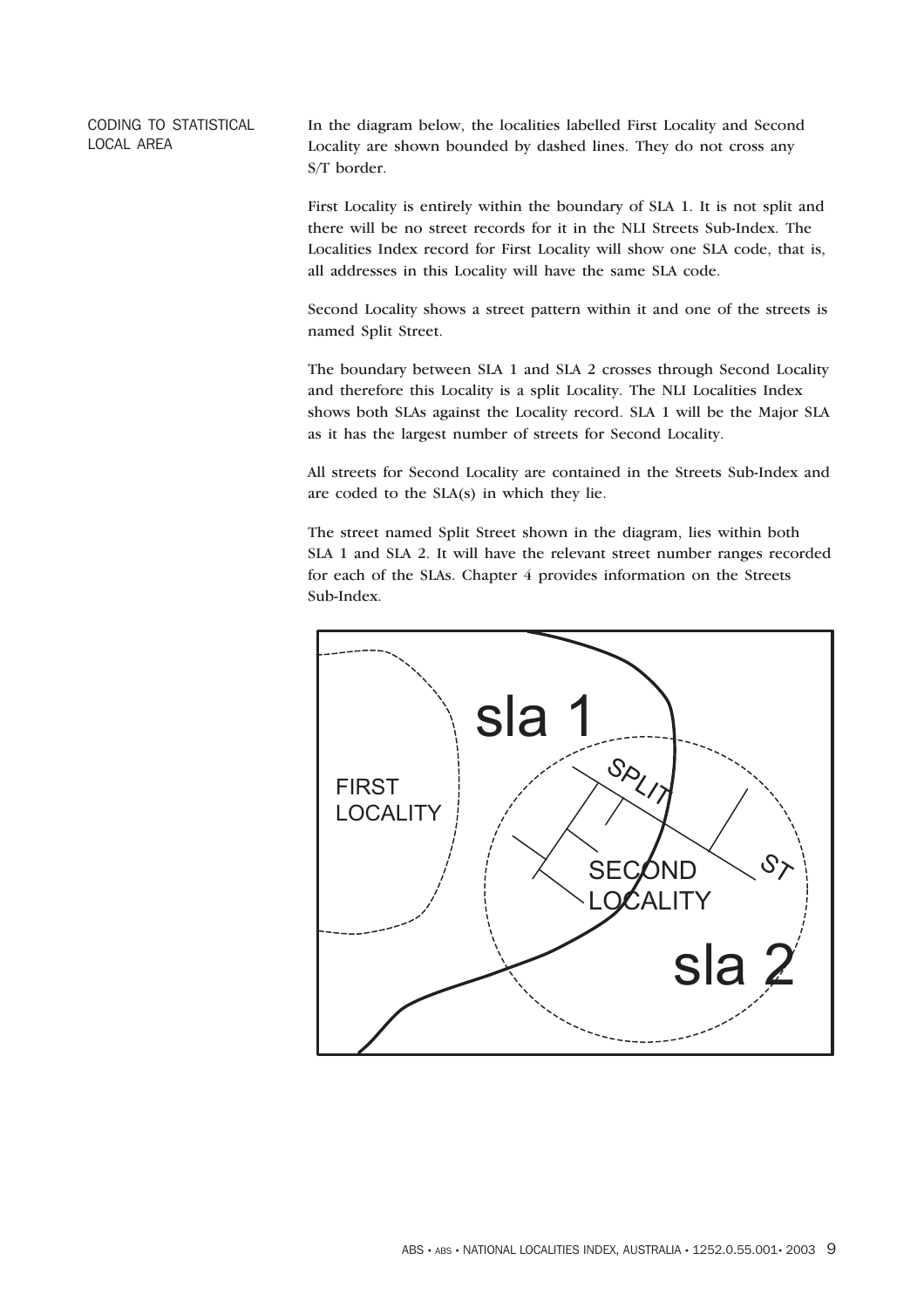## CHAPTER 4 STREETS SUB-INDEX

The Streets Sub-Index contains records of street data for the split localities listed in the Localities Index. This index enables specific Statistical Local Area (SLA) coding for split localities where the street name and number are known.

STREETS SUB-INDEX FILE FORMAT

The standard Streets Sub-Index format is a comma delimited ASCII text file with fixed length fields and a record length of 102 characters.

| <b>FIELD NAME*</b>                 | <b>START COLUMN</b> | <b>FIELD LENGTH</b> | <b>TYPE</b>  |
|------------------------------------|---------------------|---------------------|--------------|
| Locality Name                      | 1                   | 40                  | alpha        |
| S/T Code                           | 42                  | $\mathbf{1}$        | numeric      |
| SLA Code                           | 44                  | 4                   | numeric      |
| Street Name                        | 49                  | 30                  | alpha        |
| Street Type                        | 80                  | 9                   | alpha        |
| <b>Street Direction</b>            | 90                  | 1                   | alpha        |
| Street Number Low                  | 92                  | 4                   | alphanumeric |
| Street Number High                 | 97                  | 4                   | alphanumeric |
| Odds/Evens/All flag                | 102                 | 1                   | alpha        |
| * Fields are separated by a comma. |                     |                     |              |

Example:

| Locality<br><b>Name</b> | S/T | <b>SLA</b> | <b>Street</b>      | <b>Type</b> | Dir | Number | Range |    |
|-------------------------|-----|------------|--------------------|-------------|-----|--------|-------|----|
| ACACIA RIDGE            | З.  | .1001      | .KILKENNY          | .ST         |     | .0001  | .9999 | ,A |
| ACACIA RIDGE            | З.  | .1001      | .KIRKLEY           | .ST         |     | .0001  | .9999 | Α. |
| ACACIA RIDGE            | З.  | .1001      | <b>.LANCASHIRE</b> | .ST         |     | .0001  | .9999 | A. |
| ACACIA RIDGE            | З.  | .1001      | .LANDSEER          | .ST         |     | .0002  | .9998 | ,E |
| ACACIA RIDGE            | З.  | .1552      | .LANDSEER          | .ST         |     | .0001  | ,9999 | 0, |
| ACACIA RIDGE            | З.  | .1001      | LARBERT.           | .ST         | ٠   | .0001  | .9999 | A. |
| ACACIA RIDGE            | З.  | .1001      | <b>.LAVERY</b>     | .ST         |     | .0001  | .9999 | A. |
| <b>ACACIA RIDGE</b>     | З.  | .1615      | LEAROYD.           | .ST         |     | .0136  | ,9998 | .E |
| <b>ACACIA RIDGE</b>     | З.  | .1012      | LEAROYD.           | .ST         | ٠   | .0002  | .0134 | .E |
| ACACIA RIDGE            | З.  | .1001      | LEAROYD.           | .ST         |     | .0001  | .9999 | 0, |

#### FIELD NAMES AND DEFINITIONS The following field names and definitions relate to the Streets Sub-Index. The Streets Sub-Index is subject to rules governing data representation and these are explained in Appendix 1.

Locality Name Locality Name is a key field which links the split localities on the Localities Index to their appropriate street data on the Streets Sub-Index.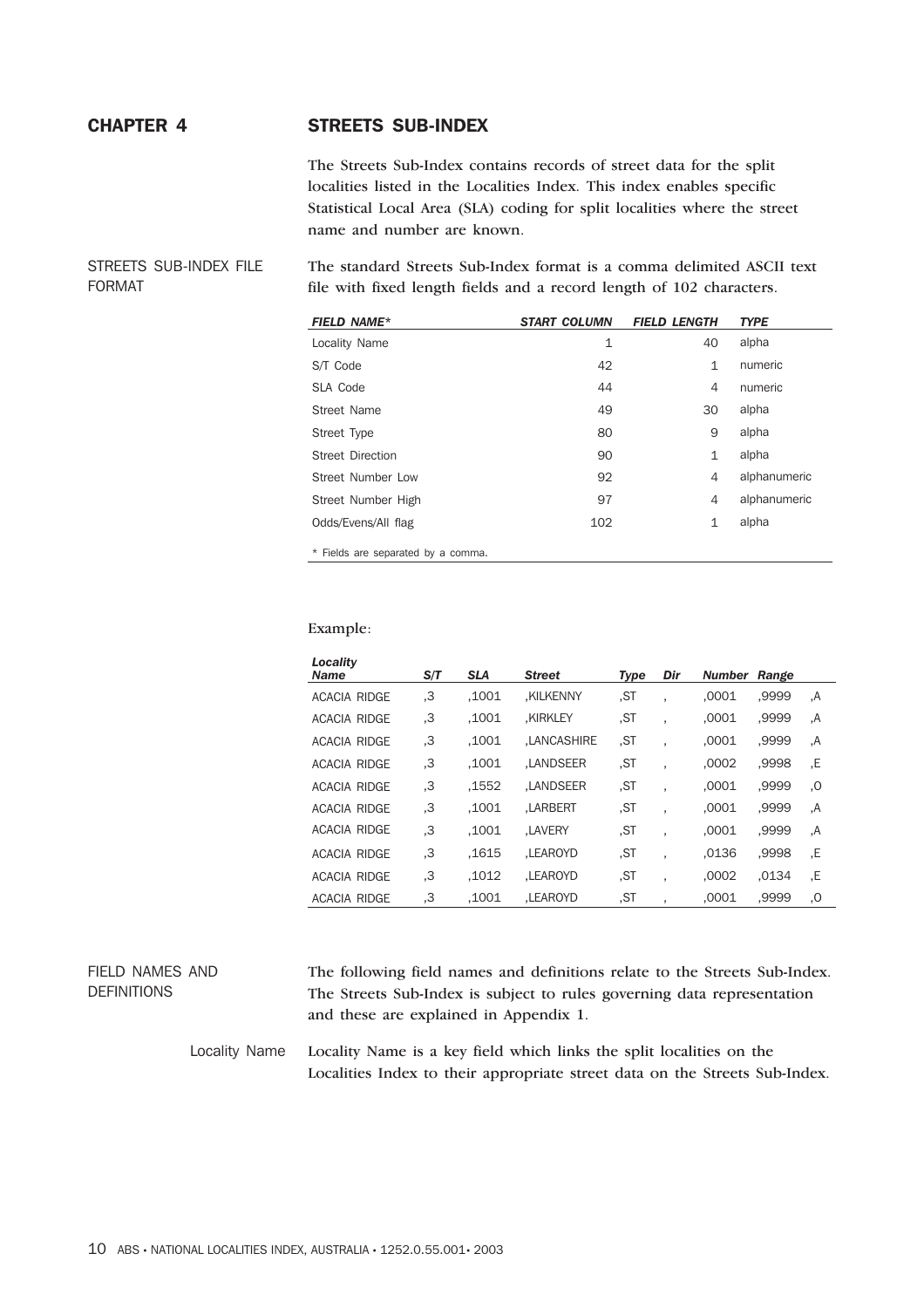Link to Localities Index The Streets Sub-Index contains the names of all split localities together with their street data. Each street is recorded with the State/Territory (S/T) code and four digit SLA code to which it belongs. These codes in the street data reflect the S/T code and the last four digits of one of the Australian Standard Geographical Classification (ASGC) code fields for the relevant Locality in the Localities Index. For example:

From the Localities Index, Blessington is a split Locality.

| Locality<br>Name | PI PC1 | PC2 S/T SLA | <b>Major</b> | 2nd SLA<br>(etc.) | <b>Major SLA</b><br><b>Name</b>                   |
|------------------|--------|-------------|--------------|-------------------|---------------------------------------------------|
| BLESSINGTON      | 7212   |             |              |                   | LAUNCESTON (C) - PT C. (15104612. LAUNCESTON (C). |

From the Streets Sub-Index the split Locality, Blessington, has street data listed.

| Locality<br><b>Name</b> | S/T | <b>SLA</b> | <b>Street</b>       | <b>Type</b> | Dir | <b>Number Range</b>  |
|-------------------------|-----|------------|---------------------|-------------|-----|----------------------|
| <b>BLESSINGTON</b>      | .6  | .4612      | ENGLISH TOWN.       | .RD         |     | .0001<br>,9999<br>.A |
| <b>BLESSINGTON</b>      | .6  | .4612      | <b>FISHERS TIER</b> | .RD         |     | ,9999<br>,0001<br>A. |
| <b>BLESSINGTON</b>      | .6  | .4013      | .FOLEYS             | RD.         |     | ,9999<br>.0001<br>A. |
| <b>BLESSINGTON</b>      | .6  | .4612      | .HAYES              | .RD         |     | .0001<br>,9999<br>A. |
| <b>BLESSINGTON</b>      | .6  | .4612      | .OBRIENS            | .RD         |     | ,9999<br>.0001<br>A. |
| etc.                    |     |            |                     |             |     |                      |

- S/T Code The S/T code indicates the state or territory in which the Locality and a street or part of a street exists. The definition of S/T is described in Chapter 2.
- SLA Code The SLA code indicates the SLA in which the street or street segment exists. In the Streets Sub-Index only the S/T and SLA components of the ASGC code are held as this is sufficient to uniquely identify the appropriate SLA.
- Street Name This field contains the names of streets, roads, avenues, etc. found within the Locality. Significant residential buildings and properties have been included for some split localities if considered appropriate.
- Street Type This field describes the Street Type that is linked to the Street Name field. Common street types have been abbreviated while lesser used ones are fully described. A full listing of the Street Types used in the NLI is detailed in Appendix 2. Where an abbreviation has been adopted for NLI purposes the full title is shown in brackets.
- Street Direction This field shows the geographic descriptor where it is part of the street name for example SMITH STREET NORTH will be represented as SMITH, ST, N.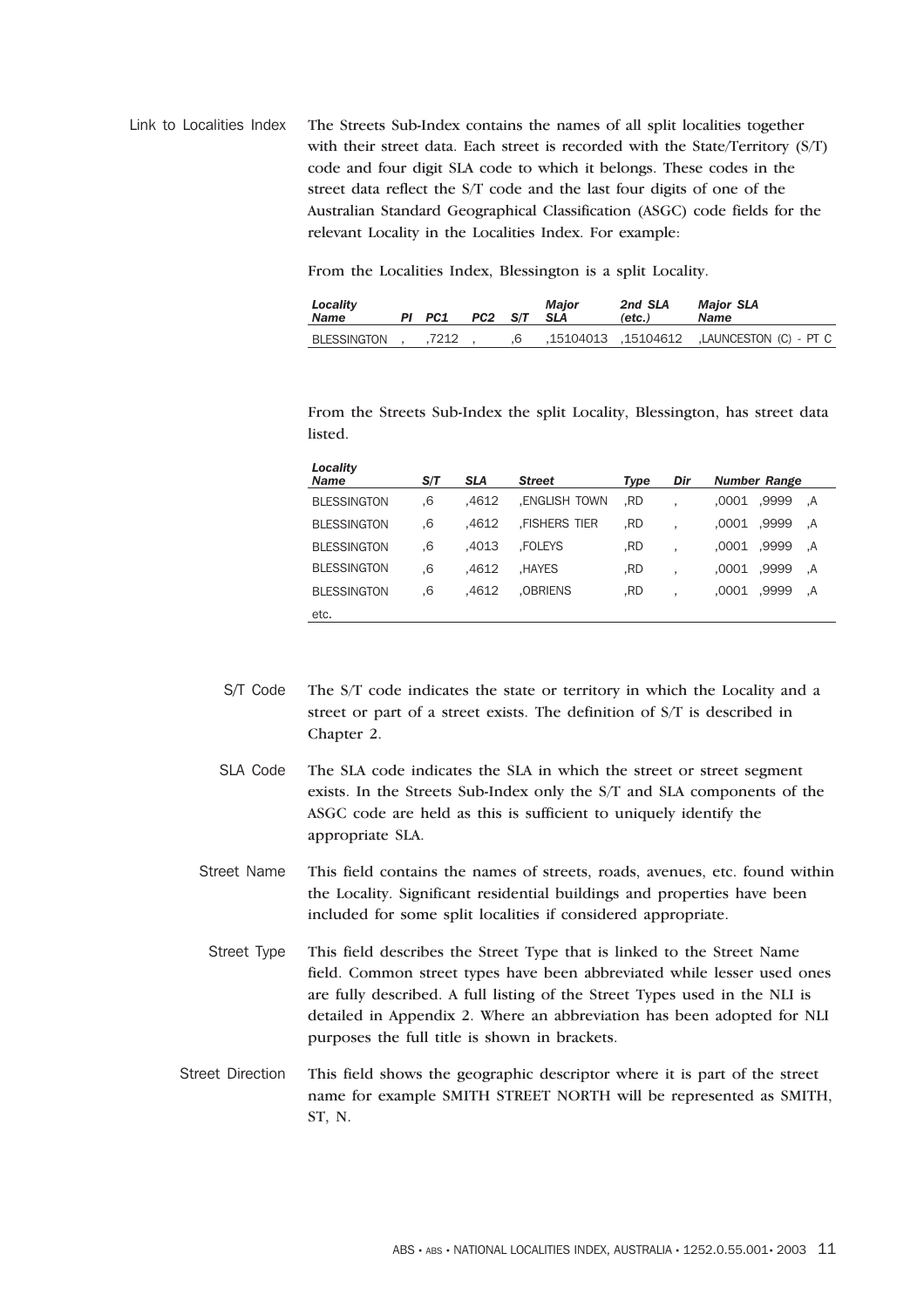| $(blank) =$ |   | default      |  |
|-------------|---|--------------|--|
| N           | = | <b>North</b> |  |
| <b>S</b>    | = | South        |  |
| E           | = | East         |  |
|             | ⋍ | West         |  |

This field also shows a Multiple Occurrence flag where a street name occurs more than once in a split Locality and the streets lie in different SLAs. It flags each record of the street name.

#### **M = Multiple Occurrence**

Street Number Range Where a street is wholly contained within an SLA the street number range is 0001–9999.

> Where a street lies across an SLA boundary, a number range is displayed for the segments contained within each SLA. The number range indicates the lowest and highest numbers (inclusive) along the street for which each SLA code is valid.

Where a street crosses SLA boundaries and the street number range is unknown or, in the case of many rural roads, does not exist or cannot be determined from current sources, then the value of 0000–0000 is given for the street number range.

Odds/Evens/All Flag This field flags whether all or specifically odd or even street numbers are included in the street's number range for the SLA code.

| റ | = | odd numbers only  |
|---|---|-------------------|
| E | = | even numbers only |
| A | = | all numbers       |

Examples Where a street is entirely within an SLA, the street number range is represented 0001–9999 A.

> Where the odd side of a street is wholly within an SLA, the street number range is represented 0001–9999 O.

Where the even side of a street is wholly within an SLA, the street number range is represented 0002–9998 E.

Where the number range on the odd side of the street within an SLA is unknown, ambiguous, or does not exist, the street number range is represented as 0000–0000 O.

Where the number range on the even side of the street within an SLA is unknown, ambiguous, or does not exist, the street number range is represented 0000–0000 E.

Where the number range on both the odd and even sides of the street within an SLA is unknown, ambiguous, or does not exist, the street number range is represented 0000–0000 A.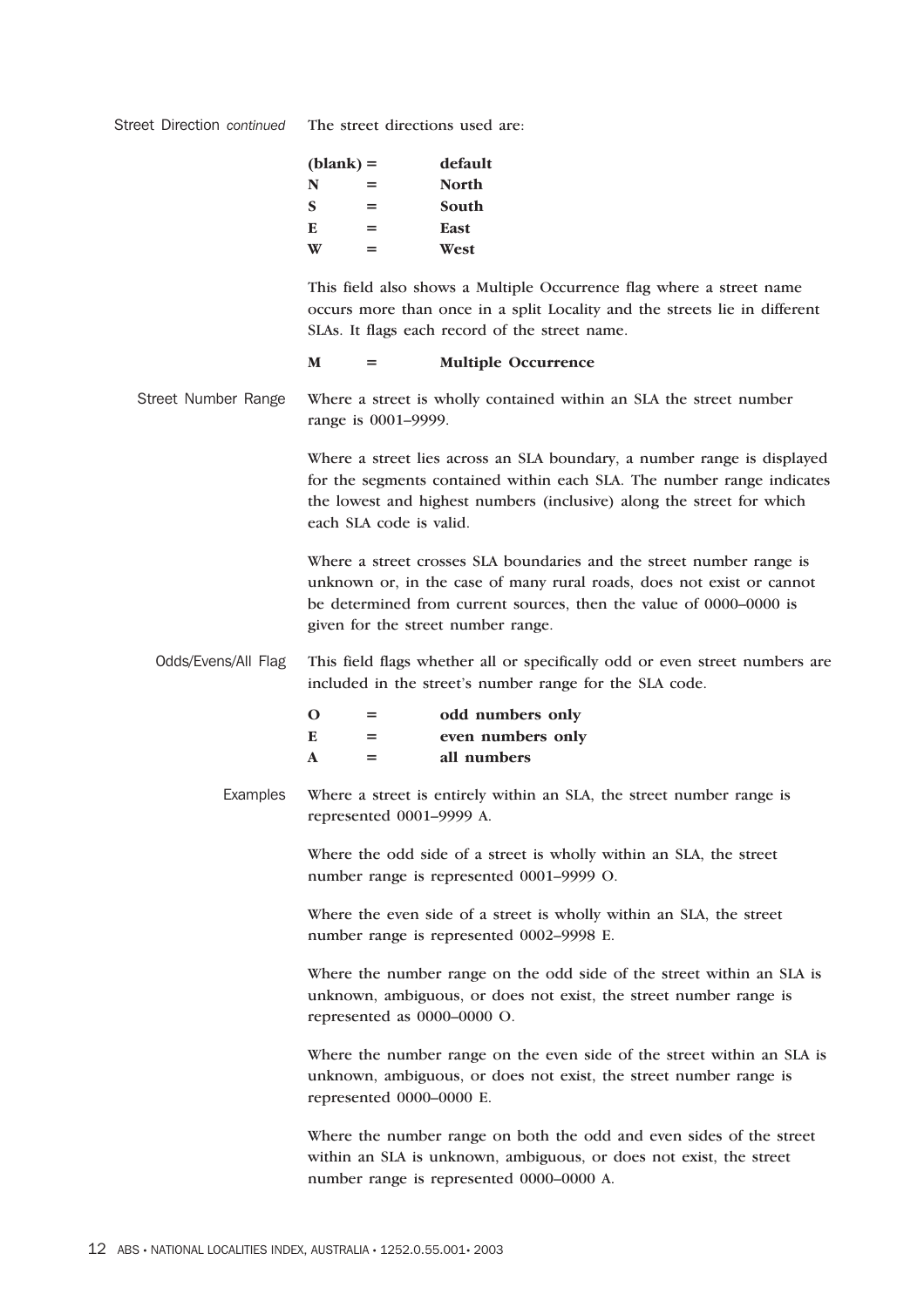## APPENDIX 1 OTHER RULES GOVERNING DATA REPRESENTATION IN THE NLI

The NLI aims to assist users to code addresses to the relevant Australian Standard Geographical Classification (ASGC) Main Structure code. The many source materials which contribute to the Localities Index and Streets Sub-Index often represent Locality and Street data with a variety of spellings, punctuations and abbreviations.

Chapters 3 and 4 in this document describe what is recorded in each of the fields of the Localities Index and the Streets Sub-Index files. Other rules governing how source material should be represented are also applied to provide consistency in the NLI and these are set out below.

#### LOCALITIES INDEX

|            | Rules applied to the Locality All Locality Names are in capital letters. |
|------------|--------------------------------------------------------------------------|
| Name field |                                                                          |

No punctuation is used.

An abbreviation, ST, is used to represent the word SAINT where it is the first part of a Locality Name. At all other times it is shown as a full spelling.

The words MOUNT, PORT and POINT are not abbreviated.

The abbreviations RAAF and RAN are used for Locality Names involving Royal Australian Air Force or Royal Australian Navy bases.

Locality Name qualifiers such as North, South, Lake, Island and the like are not abbreviated.

The Property Indicator field shows the P flag for Locality Names which in source materials are described as agricultural properties. Descriptors like Station, Homestead or Property are not used in agricultural property names.

Rules applied to the ASGC codes and the Major SLA name fields All ASGC codes used in the NLI are consistent with the relevant edition of the ASGC.

> All Major SLA names include punctuations, abbreviations, and spellings which are consistent with the relevant edition of the ASGC.

The Major SLA name is in capital letters.

#### STREETS SUB-INDEX

Rules applied to the Locality Name field Data are consistent with the Localities Index Locality Name field.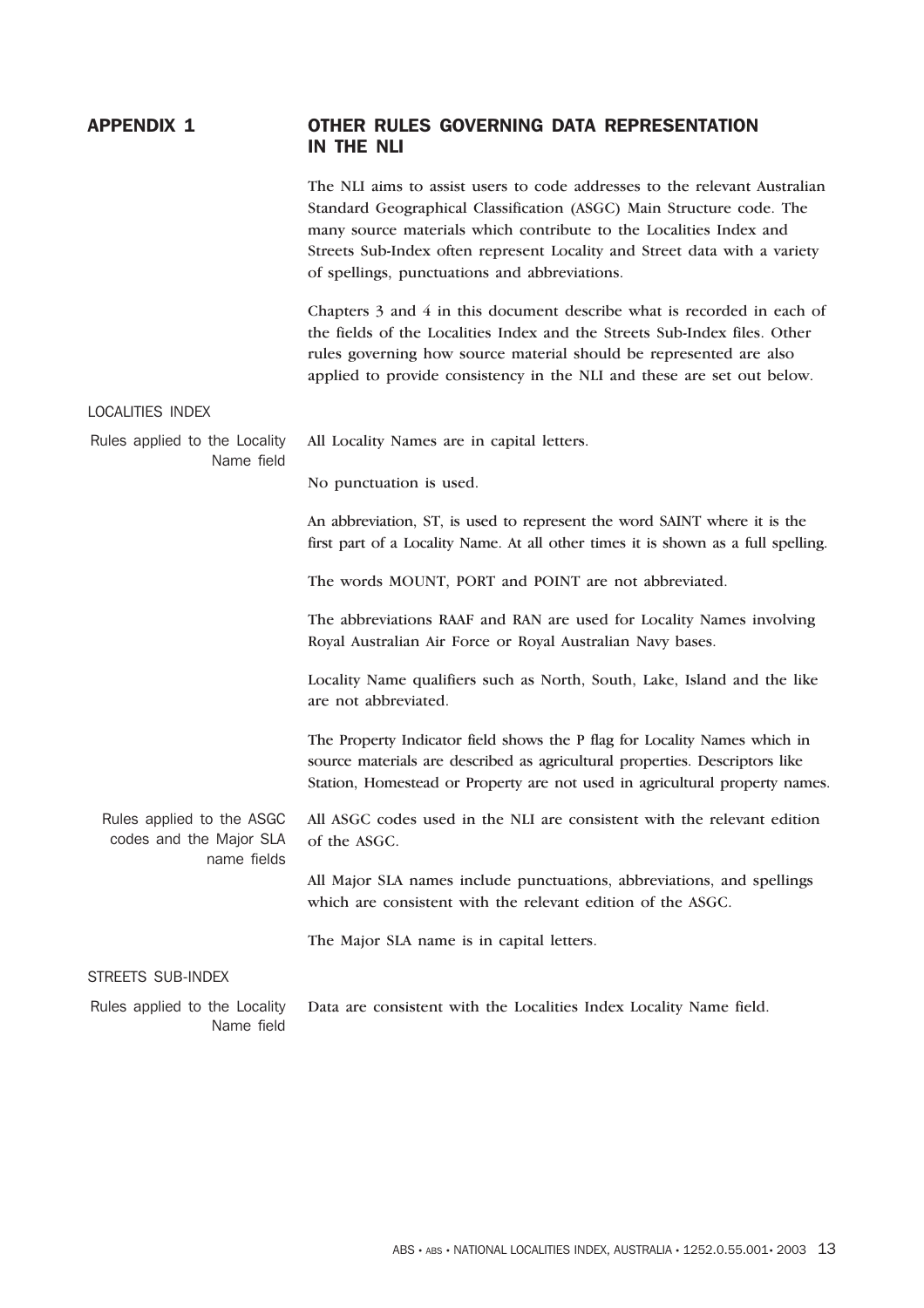Rules applied to the ASGC code field The ASGC codes for State/Territory and SLA for each Street record are displayed. They are consistent with the relevant edition of the ASGC and the codes for the corresponding Locality Name in the Localities Index.

Rules applied to the Street Name field The punctuation, abbreviation and word treatment rules applied to the Locality Name field also apply to the Street Name field.

> In the case of streets such as 'The Parade', 'The Esplanade', etc. the whole name is included in the Street Name field. The whole name is also included in the Street Name field in the case of streets such as 'The Avenue of Honour', where the street type does not occur at the end of the street name (ignoring the street direction if it is present). In both cases the Street Type field is left blank.

The NLI aims to have an exhaustive listing of the street patterning for a split Locality. There are also other features that are included in the NLI Streets file; these are not exhaustively recorded, but are added 'subjectively' and include:

- aged care facilities
- walking tracks/4 wheel drive tracks/fire tracks
- rural property names
- shopping complexes/large buildings
- schools/hospitals
- retirement homes/hostels/caravan parks
- reserves/recreational facilities
- marinas/wharves/piers.

Rules applied to the Street Type field The Street Type field shows the P flag for features of a split Locality which in source materials include descriptors like Station, Homestead or Property. Those descriptors are not displayed in the Street Name field.

> The Street Type 'ACF' is used to indicate a feature that is an aged care facility. These facilities describe themselves in various ways including: nursing home, hostel or retirement village.

Street Type 'BLDG' is used to indicate a feature that is neither a street, property, or an aged care facility. In most cases these will be buildings in the everyday sense, but it is also applied to features such as Airports and University Campuses which would not normally be considered buildings.

In the case of streets such as 'The Parade', 'The Esplanade', etc. the Street Type field is left blank. The Street Type field is also left blank in cases where the street type does not occur at the end of the street name (ignoring the street direction if it is present), for example 'The Avenue of Honour'. In both cases the whole name is included in the Street Name field.

For a listing of valid Street Types used in the NLI see Appendix 2.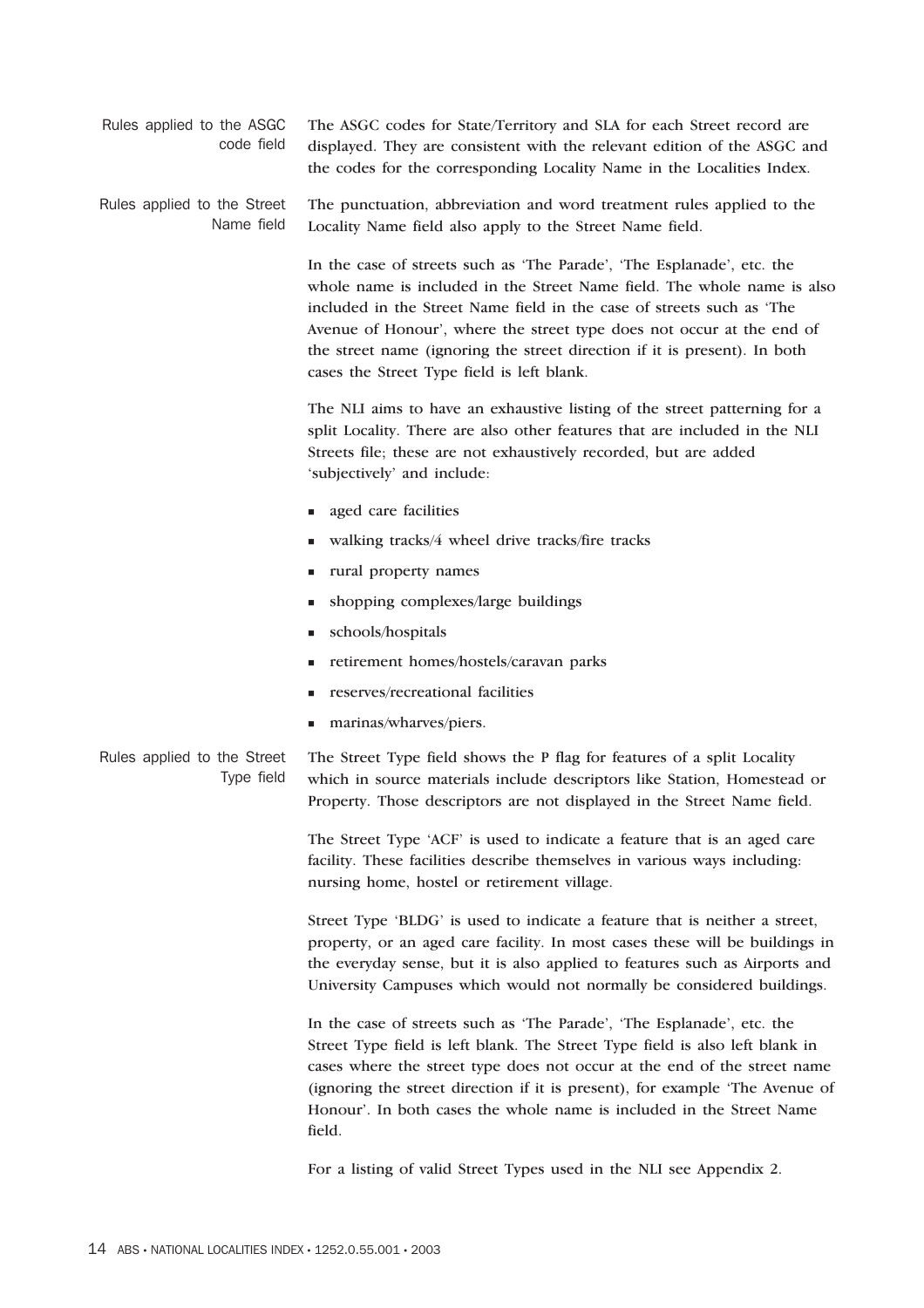## APPENDIX 2 STREET TYPES USED IN THE NLI

ACCESS ENTRANCE PIER ACF (AGED CARE FACILITY) ESPLANADE PL (PLACE) ALLEY PLAZA APPROACH EXPWAY (EXPRESSWAY) POCKET ARCADE EXTENSION EXTENSION POINT ARTERY **FAIRWAY** FAIRWAY PORT AVE (AVENUE) FIRETRAIL PROMENADE BANK **FOLLOW FOLLOW PURSUIT** BASIN FORD QUAD BAY **FORMATION** CUADRANT BEACH **EXECUTE CONTROLLER EXECUTE FREEWAY EXECUTE A COULD A**  $\mathbf{Q}$ UAY BEND GUAYS BLDG (BUILDING) FRONTAGE RAMBLE BLVD (BOULEVARD) GAP GAP RD (ROAD) BOARDWALK GARDEN GARDEN REACH BOWL GARDENS GARDENS RESERVE BRACE GATE GATE BRAE GATES GATES RETREAT BREAK GATEWAY GATEWAY RETURN BRIDGE GLADE GERIDGE RIDE BROADWAY GLEN GLEN RIDGE BROOK GRANGE RING BROW GREEN GREEN RISE BYPASS GROUND GROUND RISING CANAL GROVE GROVE ROADWAY CAUSEWAY GROVET GROVET ROTARY CENTRE HAVEN HAVEN CENTREWAY HEATH HEATH ROUTE CHASE **ROW** HEIGHTS **ROW** CIRCLE **RUN** CIRCLET HUB HUB SERWAY (SERVICEWAY) CIRCUIT HWY (HIGHWAY) SIDING CIRCUS INTER (INTERCHANGE) SLOPE CL (CLOSE) ISLAND SPUR COMMON JUNCTION SQUARE CONCOURSE KEY KEY STEPS COPSE KNOLL KNOLL STRAND CORNER LA (LANE) ST (STREET) CORSO LINE LINE STRIP COURSE LANEWAY LANEWAY SUBWAY COURT EXAMPLE LINK LINK TARN COURTYARD LOOKOUT LOOKOUT TCE (TERRACE) CRES (CRESCENT) LOWER LOWER TOLLWAY CREST MALL **MALL** TOP CRIEF **MEAD** MEAD TOR CROSS MEANDER TRACK CROSSING MEWS MEWS TRAIL CULDESAC MOTORWAY TURN CURVE NOOK NOOK UNDERPASS DALE OUTLOOK VALE DEVIATION OVERPASS VALLEY DIP P (PROPERTY) VIEW DOWNS PARK **PARK** VISTA DR (DRIVE) PARKLANDS WALK DRIVEWAY PARKWAY WALKWAY EASEMENT PASS PASS WAY EDGE PATH WHARF ELBOW PATHWAY WYND END PDE (PARADE) (BLANK)

COVE LOOP LOOP THROWAY (THROUGHWAY)